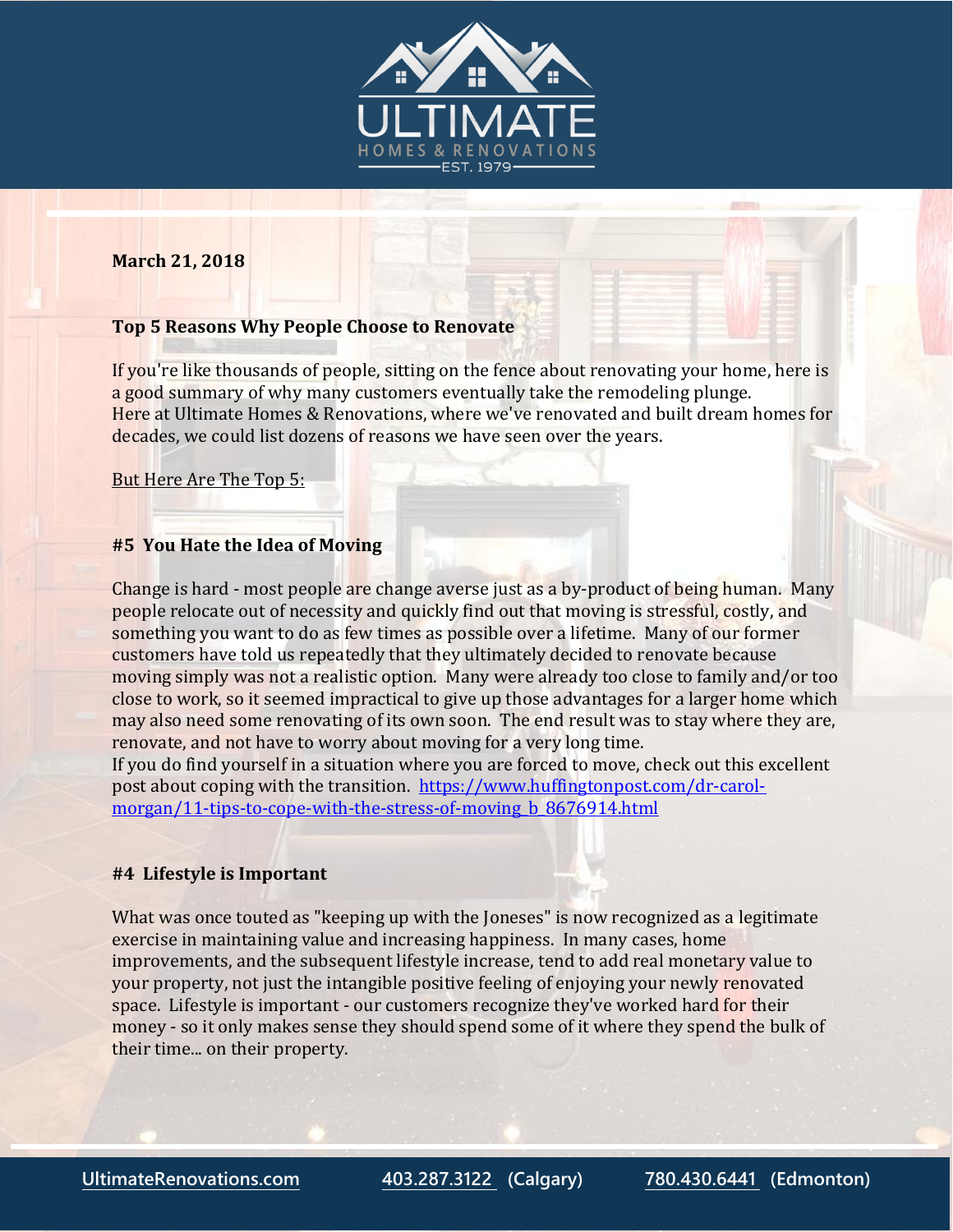

# **#3 "Do It Yourself" Projects Are Time Consuming, Stressful, and (Typically) Done Poorly**

You may have heard the expression "you get what you pay for" more than a few times in the past. This is particularly true in the home improvement & construction industry. Folks, don't take our word for it... go online and look around for renovations done by amateurs and you'll find that they almost always end up looking... well... amateurish. In some cases, home improvements not done professionally can even lead to insurance issues, or even problems with resale. On one of our basement projects years ago, we discovered (upon demolition) that the previous home owner had wired his basement with speaker wire. This was an obvious fire hazard and ended up being a code issue we were forced to rectify before continuing on with the renovation. Many of our customers choose us for the peace of mind of hiring a professional, knowing our reputation is on the line with every single job, a reputation that has persevered since 1979.

## **#2 You Absolutely Love Your Location**

We've been very fortunate over the years to have multiple repeat customers at the same location. It goes without saying they choose Ultimate Renovations repeatedly because they know the unparalleled level of service and quality they will receive. But even beyond that, they keep making more improvements to their existing home because their location is simply too good to ever leave. One former customer referred to their living situation like this... "our home and the area we're in… both are simply too perfect - why would we ever go anywhere else?" So renovations in this context often become more cosmetic and for modernization (rather than typical home improvements - for example, where kitchens are enlarged or basements developed for more practical living space.)

## **#1 Practicality**

This remains the top reason customers eventually decide to take the plunge and renovate: it simply makes sense to do so. Perhaps your family has outgrown your outdated bungalow, and you need the basement space for the kids as they get older. Or maybe you love to cook and entertain in your kitchen area many times each week, but you've found that the kitchen layout is simply too closed off for these gatherings. Another possibility is a home addition over the garage for an aging relative or just as some additional rental income. Whatever the reason, we've found that quite often our customers have a practical concern which requires a practical solution from a professional renovator like us.